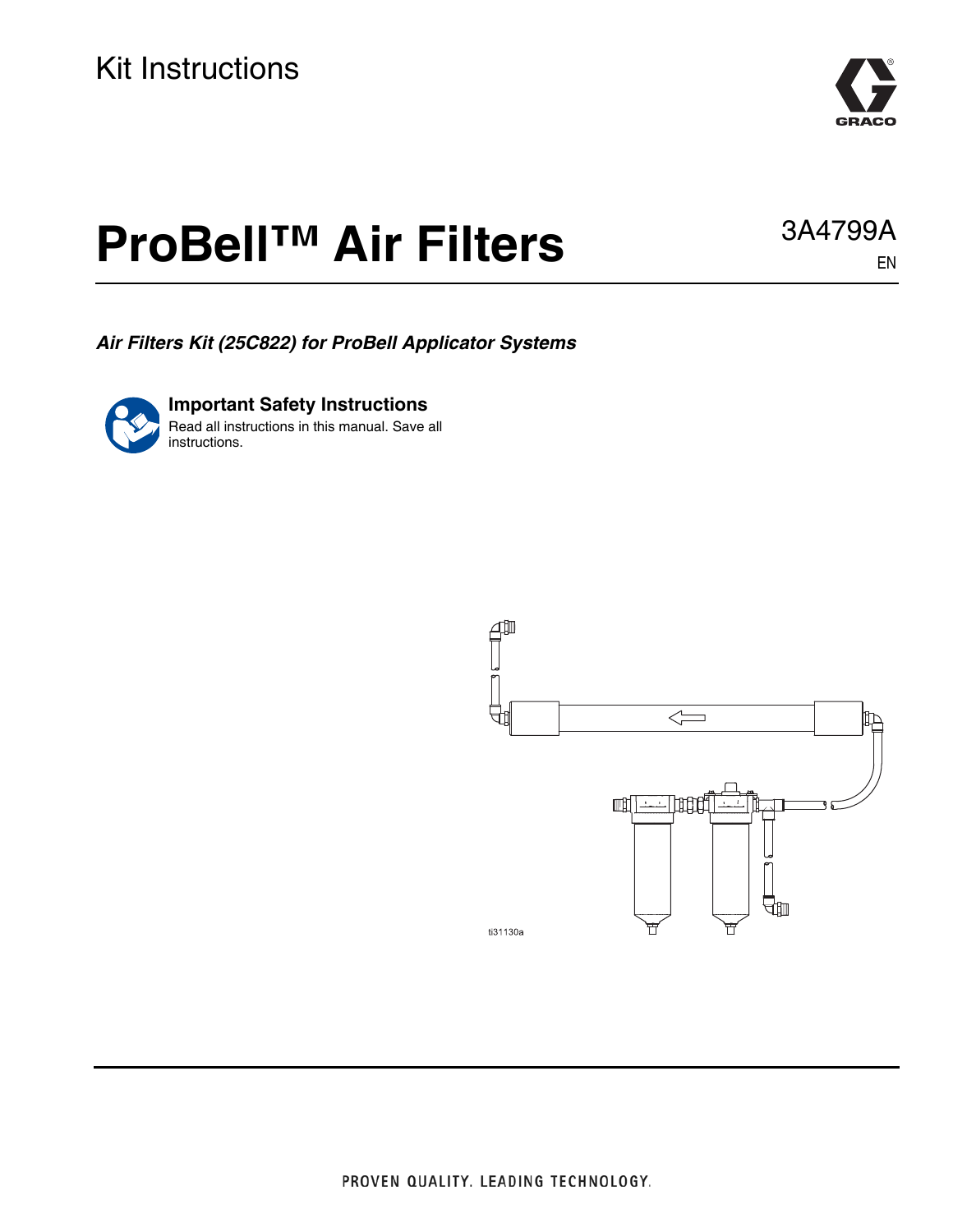### **Installation Instructions**

- 1. Using the two 1/4-20 x 2.75 inch screws (12) and hex lock nuts (13), fasten the coalescer filter base (10) to the wall or a cart. (If a wall mount is needed, the bracket may need to be removed during installation.)
- 2. Using the two 2" loop clamps (3), the #10-24 x 2.5 inch screws (4), washers (5), and nuts (6) fasten the air dryer (1) to the wall, just above the filters, or to the cart.
- 3. Cut three pieces of hose (14) (see Kit Contents and Typical Installation) to length to reach from:
	- a. the air dryer outlet (A) to the speed control (B) (use one of the elbows from the kit, if needed)
	- b. the air dryer inlet (C) to the coalescer filter base tee (D)
	- c. the bottom of the coalescer tee fitting (E) to the air control (F) (use one of the elbows from the kit, if needed).
- 4. Attach the main air supply hose to the air filter inlet  $(G).$



### **Wall Mount Cart Mount**

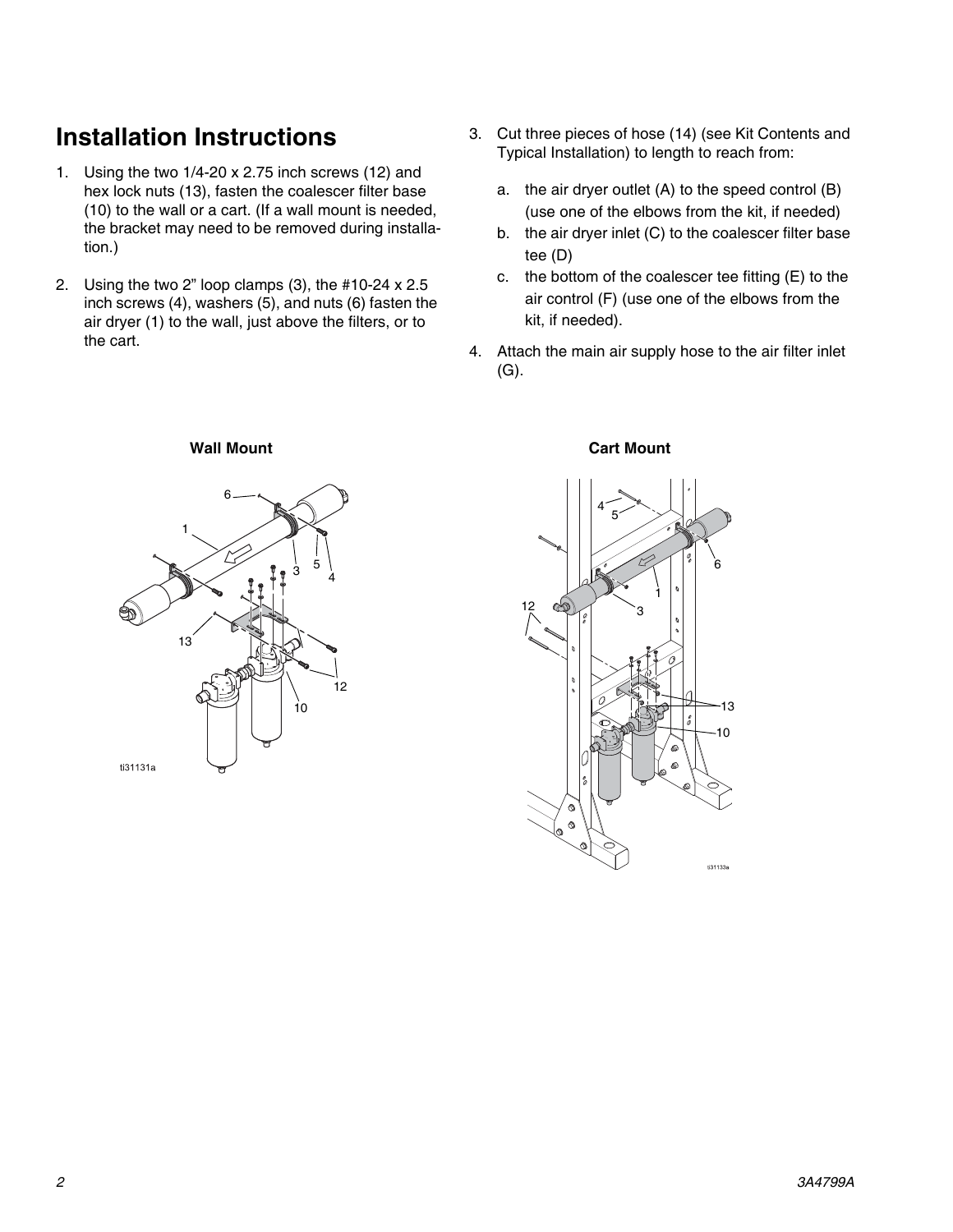

| Ref            | Part No | <b>Description</b>                         | Qty              |
|----------------|---------|--------------------------------------------|------------------|
| 1              | 118560  | Air Dryer                                  | 1                |
| 2              | 15V204  | <b>Elbow Fitting</b>                       | 4                |
| 3              | 17M296  | 2" Loop Clamp                              | 2                |
| 4              | 107183  | Socket Head Cap Screw                      | 2                |
| 5              | 112776  | Plain Washer                               | $\overline{2}$   |
| 6              | 113505  | Hex Head Keps Nut                          | $\overline{2}$   |
| $\overline{7}$ | 234402  | Filter, 3 micron                           | 1                |
| 8              | 158491  | <b>Nipple Fitting</b>                      | 2                |
| 9              | 190451  | <b>Union Adapter</b>                       | 1                |
| 10             | 234403  | Filter, 0.01 Micron                        | 1                |
| 11             |         | Tee Fitting                                | 1                |
| 12             | 107218  | Socket Head Cap Screw                      | $\mathbf{2}$     |
| 13             | 102040  | Hex Lock Nut                               | 2                |
| 14             |         | Nylon Tube, 1/2 OD x 3/8" ID               | 10 <sub>ft</sub> |
| 17             | 158581  | Hex Coupling, 1/2 x 1/2 NPT<br>(not shown) | 2                |

### **Kit Contents Typical Installation**

The typical installation drawing below identifies hose connections for the filter kit.



| А | Air Dryer Outlet     |  |
|---|----------------------|--|
| в | <b>Speed Control</b> |  |
| C | Air Dryer Inlet      |  |
| D | Tee Fitting, Side    |  |
| Е | Tee Fitting, Bottom  |  |
| F | Air Control          |  |
| G | Air Filter Inlet     |  |